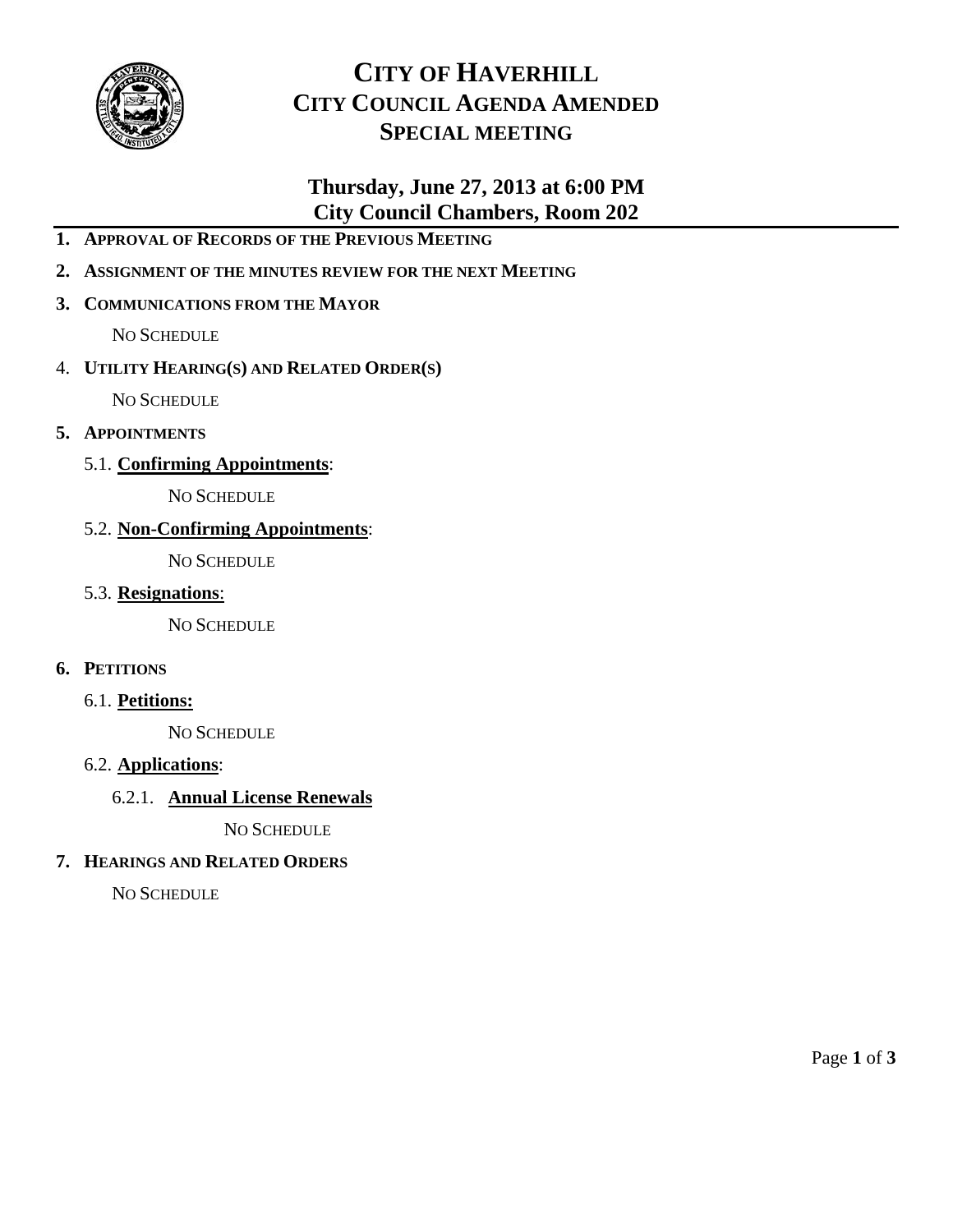

# **CITY OF HAVERHILL CITY COUNCIL AGENDA AMENDED SPECIAL MEETING**

# **Thursday, June 27, 2013 at 6:00 PM City Council Chambers, Room 202**

## 8. **MOTIONS AND ORDERS**

- 8.1. Order: That \$9,731 be transferred from the Montvale/Concord Elementary Capital account to School expenses Attachment
- 8.2. Order: That \$83,840 be transferred from the High School Roof Capital account to School expenses Attachment

| 8.3. Order: That funds be appropriated from Stabilization for School Expenses |  |  |  |  |  |  |  |  | Attachment |
|-------------------------------------------------------------------------------|--|--|--|--|--|--|--|--|------------|
|-------------------------------------------------------------------------------|--|--|--|--|--|--|--|--|------------|

- 8.4. Order: That funds be appropriated from Free Cash for School Expenses Attachment
- 8.5. Order: That funds be transferred from Health Insurance expenses to School Expenses Attachment
- 8.6. Order: That the Fiscal Year 2014 budget for the Haverhill Public Schools shall be reduced by a certain sum and the state of the state of the state of the state of the state of the state of the state of the state of the state of the state of the state of the state of the state of the state of the state of the state of the st

#### 8.7. **Ordinances (File 10 Days)**

#### NO SCHEDULE

#### **9. UNFINISHED BUSINESS OF PRECEDING MEETINGS**

#### NO SCHEDULE

## **10. COMMUNICATIONS AND REPORTS FROM CITY OFFICERS AND EMPLOYEES**

10.1. **Monthly Reports**:

NO SCHEDULE

## 10.2. **Communications from Councillors:**

## NO SCHEDULE

10.3. **Communications from City Employees:**

NO SCHEDULE

## **11. RESOLUTIONS AND PROCLAMATIONS**

NO SCHEDULE

## **12. COUNCIL COMMITTEE REPORTS AND ANNOUNCEMENTS**